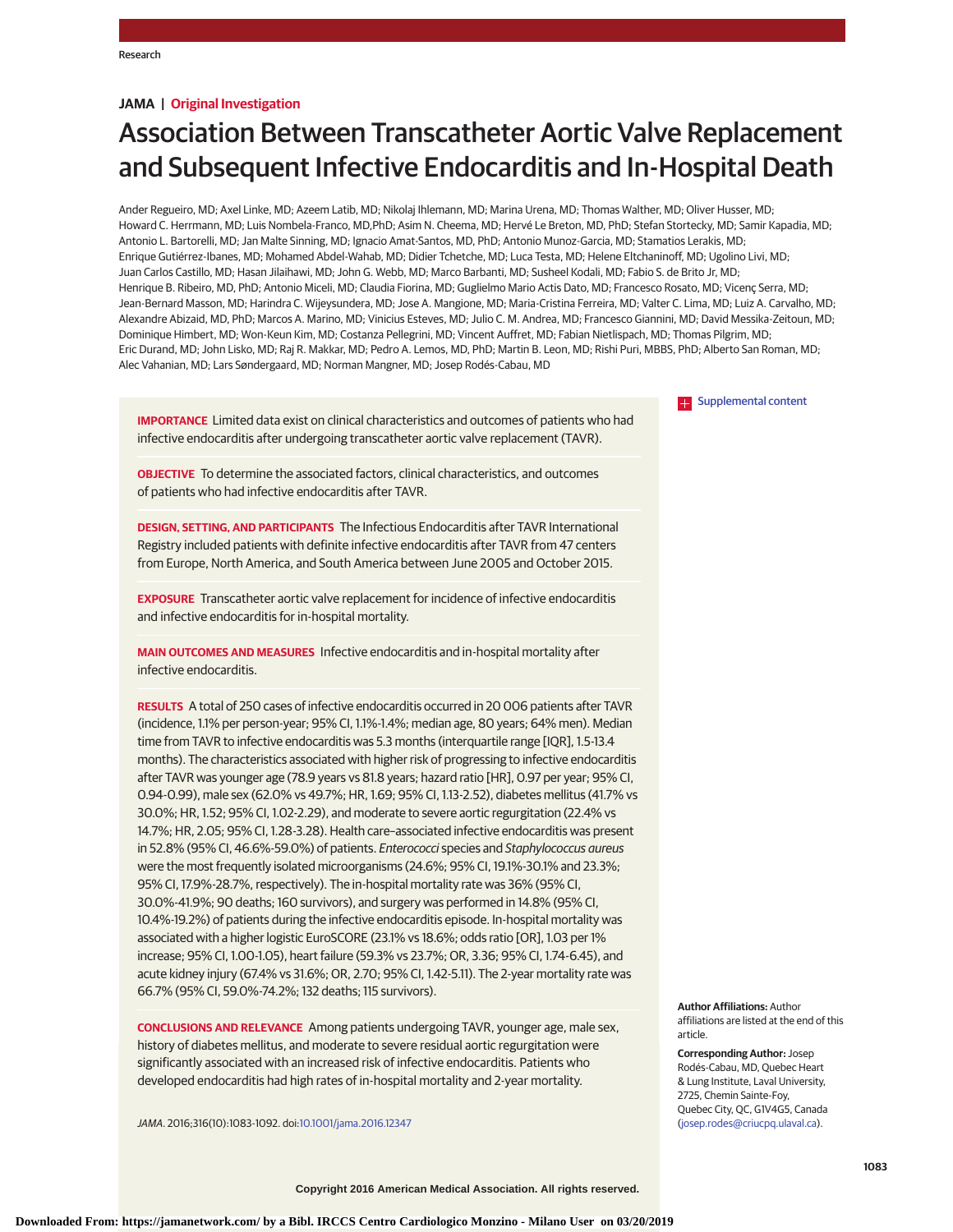nfective endocarditis following surgical valve replacement<br>occurs in 1% to 6% of patients and is associated with high<br>morbidity and mortality.<sup>1</sup> Transcatheter aortic valve replacement (TAVR) has emerged as a therapeutic o nfective endocarditis following surgical valve replacement occurs in 1% to 6% of patients and is associated with high morbidity and mortality.<sup>1</sup> Transcatheter aortic valve replacewith aortic stenosis who are considered to be at high or prohibitive surgical risk.<sup>2</sup> The rate of infective endocarditis within the year following TAVR has been reported to be 1.5%, ranging from 0.5% to 3.1%,  $3.4$  similar to infective endocarditis rates after surgical valve replacement.<sup>5,6</sup> Greater exposure to health care procedures, older age, and a considerable amount of foreign material (eg, stent struts) of the transcatheter valve prostheses may have contributed to increase the risk of infective endocarditis in such patients. To date, data on infective endocarditis after TAVR have been limited to case reports and relatively small series with limited follow-up,  $3,4,7-10$  demonstrating in-hospital complication and mortality rates as high as 87% and 47%, respectively. Valve explantation rates in such patients remain relatively low (<10%). It is therefore relevant to further investigate the factors associated with and the clinical characteristics and outcomes of infective endocarditis after TAVR.

The objective of this study was to determine the clinical characteristics and outcomes of patients who develop infective endocarditis after undergoing TAVR.

# Methods

## Study Population and Clinical Data

The Infectious Endocarditis after TAVR International Registry retrospectively collected data from patients diagnosed with definite infective endocarditis after TAVR from a total of 47 sites from Europe, North America, and South America between June 2005 and October 2015 (Figure 1). Sites were contacted by the senior investigator (J.R.C.) and invited to participate in the registry. Patients were included in the registry irrespective of the valve affected. A dedicated case report form was used for data collection that included baseline and periprocedural TAVR features, as well as infective endocarditis characteristics and inhospital and follow-up outcomes. Only patients with definite infective endocarditis were included, and only the first episode of infective endocarditis recorded for an individual patient was used in the analysis. In addition to the infective endocarditis data, all centers were asked to provide the total number of patients who had undergone TAVR but did not had infective endocarditis and had at least 1 year of follow-up. A total of 31 centers provided individual data on baseline, procedural, and follow-up features from the entire TAVR population. All patients gave written informed consent before the procedure(s), and all studies were performed in accordance with the local ethics committee of each center. Local institutional review boards waived the informed consent for the study due to its retrospective and anonymous nature. Data on 118 patients (47%) included in the present study have been reported in prior studies.3,4,8,11

# **Definitions**

The definition of definite infective endocarditis was based on the modified Duke criteria.<sup>12</sup> Early infective endocarditis **Question** What are the clinical characteristics, management, outcomes, and factors associated with infective endocarditis after transcatheter aortic valve replacement (TAVR)?

**Findings** In this multicenter registry that included 250 cases of definite infective endocarditis after TAVR, the in-hospital mortality was 36% and the 2-year mortality rate was 66.7%. In a subset of 108 cases of infective endocarditis after TAVR younger age, male sex, history of diabetes mellitus, and moderate to severe residual aortic regurgitation were significantly associated with an increased risk of infective endocarditis.

**Meaning** Among patients undergoing TAVR, risk factors for subsequent endocarditis were identified; mortality associated with endocarditis was high.

was defined as any infective endocarditis occurring within 12 months following the TAVR procedure.<sup>1</sup> Health careassociated endocarditis was defined by a positive blood culture obtained from a patient at the time of hospital admission or within 48 hours if the patient fulfilled any of the following criteria<sup>13</sup>: (1) received intravenous therapy at home or received wound care or specialized nursing care in the 30 days before the bloodstream infection; (2) attended a hospital or hemodialysis clinic or received chemotherapy in the 30 days before the bloodstream infection; (3) was hospitalized in an acute care hospital for 2 or more days in the 90 days before the bloodstream infection; or (4) resided in a nursing home or long-term care facility. Clinical events were defined according to the Valve Academic Research Consortium-2 criteria.<sup>14</sup> Periannular complication was defined as the presence of an intracardiac abscess, pseudoaneurysm, or fistula by transthoracic or transesophageal echocardiography. Other systemic embolization was defined as embolism to any major arterial vessel, excluding stroke. Persistent bacteriemia was defined as previously reported.<sup>12</sup> Perioperative mortality risk was defined according to the logistic EuroSCORE,<sup>15</sup> which includes the following variables: age, sex, chronic obstructive pulmonary disease, extracardiac arteriopathy, neurological dysfunction, previous cardiac surgery, renal failure, active endocarditis, critical preoperative state, unstable angina, left ventricle function, recent myocardial infarction, pulmonary hypertension, emergency surgery, surgery other than isolated coronary artery bypass graft, surgery on thoracic aorta, and postinfarct septal rupture.

## Statistical Analysis

Continuous variables are presented as mean (SD) or median (interquartile range [IQR]) and categorical variables as percentages. Comparison between groups was performed using the *t* test or Wilcoxon rank-sum test for continuous variables and  $\chi^2$  or Fisher exact test for categorical variables. The Kaplan-Meier method was used to estimate the 2-year mortality rate.

The factors associated with in-hospital death after index infective endocarditis were assessed in the global study cohort. A multivariable logistic regression model was constructed. The candidate variables are presented in eAppendix 1 in the [Supplement.](http://jama.jamanetwork.com/article.aspx?doi=10.1001/jama.2016.12347&utm_campaign=articlePDF%26utm_medium=articlePDFlink%26utm_source=articlePDF%26utm_content=jama.2016.12347) Variables exhibiting a *P* value<.10 in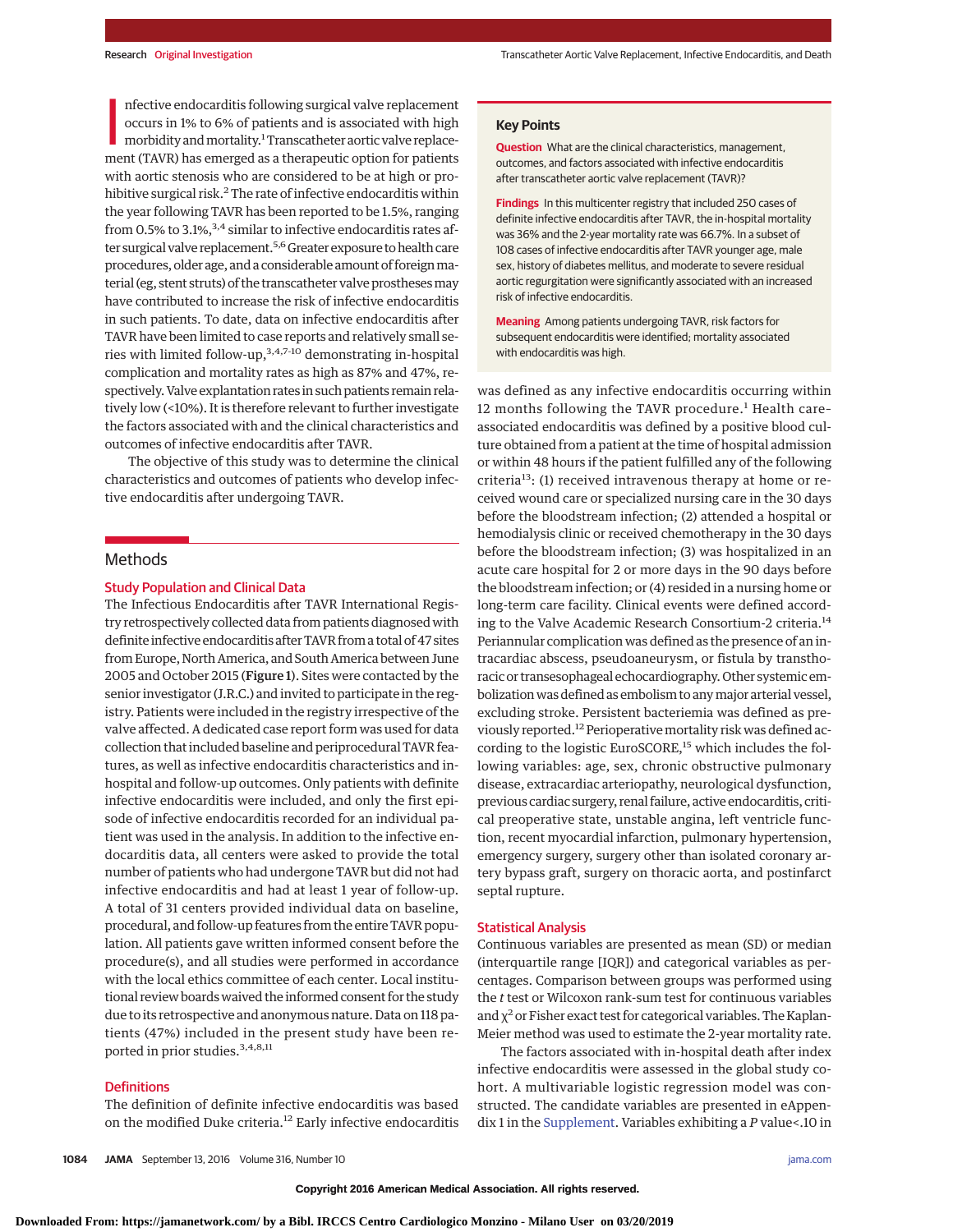### Figure 1. Flowchart of the Study Cohort





the bivariable analysis were included in the multivariable model (Logistic EuroSCORE [per 1% increase], stroke, heart failure, and renal failure all during infective endocarditis hospitalization, and*Staphylococcus aureus* endocarditis). Themodel fit was evaluated with the area under the receiver operating characteristic curve.

The factors associated with infective endocarditis after TAVR were assessed from a subsample of centers that provided individual data from all patients who had undergone TAVR irrespective of the occurrence of infective endocarditis. A multivariable Cox proportional hazard model was constructed. Event times were measured from the date of TAVR to the date of diagnosis of infective endocarditis. The candidates variables are presented in eAppendix 1 in the [Supple](http://jama.jamanetwork.com/article.aspx?doi=10.1001/jama.2016.12347&utm_campaign=articlePDF%26utm_medium=articlePDFlink%26utm_source=articlePDF%26utm_content=jama.2016.12347)[ment.](http://jama.jamanetwork.com/article.aspx?doi=10.1001/jama.2016.12347&utm_campaign=articlePDF%26utm_medium=articlePDFlink%26utm_source=articlePDF%26utm_content=jama.2016.12347) Variables exhibiting a *P* value <.10 in the bivariable analysis were included in the multivariable model (age [per 1-year increase], sex, diabetes mellitus, chronic renal failure, chronic pulmonary disease, orotracheal intubation, moderate to severe residual aortic regurgitation). The model was checked for violation of the proportional hazards assumption by assessing log-minus-log survival plots and scales Schoenfeld residuals. The validation was assessed by calculating the Harrell *C* concordance coefficient.

For bivariable analysis, patients with missing data for the covariate of interest were excluded. Missing data for each covariate included in the models are presented in eAppendix 2 in the [Supplement.](http://jama.jamanetwork.com/article.aspx?doi=10.1001/jama.2016.12347&utm_campaign=articlePDF%26utm_medium=articlePDFlink%26utm_source=articlePDF%26utm_content=jama.2016.12347) Missing data were assumed to be missing at random and were dealt with through the multivariable imputation using chained equations. The  $\chi^2$  test of missing completely at random was used to evaluate whether significant differences existed between the means of different missing-value patterns. The variables used to predict missing values were selected on a clinical basis. Ten imputed data sets for each model were created. To evaluate the potential statistical effect of clusters (sites and countries) a sensitivity analysis was performed comparing the multilevel models (patients nested within centers and centers within countries) estimates with the logistic regression and the Cox proportional hazard model estimates before imputation. The fixedeffects models were selected based on the similarity of the

estimations, the loss of statistical power associated with the cluster size variability, and the limited number of patients per center. The multivariable association model covariates were summarized by reporting odds ratios (ORs) or hazard ratios (HRs) with approximate 95% CIs. A 2-sided *P* < .05 was considered statistically significant. Data analyses were performed using version 13.0 of the STATA statistical software (StataCorp LP).

# Results

# Study Global Cohort

Definite infective endocarditis was diagnosed in 250 of 20 006 patients after having undergone TAVR (incidence, 1.1% per person-year; 95% CI, 1.1%-1.4%). The median time between TAVR and the first symptoms was 5.3 months (IQR, 1.5-13.4 months). Early infective endocarditis occurred in 178 patients (71.2%; 95% CI, 65.6%-76.8%) for an incidence of 0.9% (95% CI, 0.77%-1.03%), including 72 patients (28.8%; 95% CI, 23.2%-34.4%) diagnosed within 2 months of the procedure. The baseline and periprocedural characteristics of the study population are shown in Table 1.

#### Factors Associated With Infective Endocarditis

The factors associated with infective endocarditis after TAVR were evaluated in a subset of 6398 patients (individual data available from 31 centers, including 6290 patients without and 108 patients with infective endocarditis). The baseline clinical and periprocedural characteristics according to the occurrence of infective endocarditis are shown in eTable 1 in the [Supplement.](http://jama.jamanetwork.com/article.aspx?doi=10.1001/jama.2016.12347&utm_campaign=articlePDF%26utm_medium=articlePDFlink%26utm_source=articlePDF%26utm_content=jama.2016.12347) Patients with infective endocarditis had a mean age of 78.9 years (95% CI, 77.6 to 80.2) vs 81.8 years (95% CI, 81.6 to 82.0; difference, −2.8 years; 95% CI, −4.2 to −1.4 years; *P* < .001). A total of 67 with endocarditis (62.0%) vs 3016 (49.7%) without were men (difference, 12.3%; 95% CI, 2.8% to 21.0%; *P* = .01), 45 (41.7%) vs 1577 (30.0%) had diabetes mellitus (difference, 11.6%, 95% CI, 2.7% to 21.1%; *P* < .009), and 39 (36.1%) vs 1439 (25.2%) had chronic pulmonary disease (difference,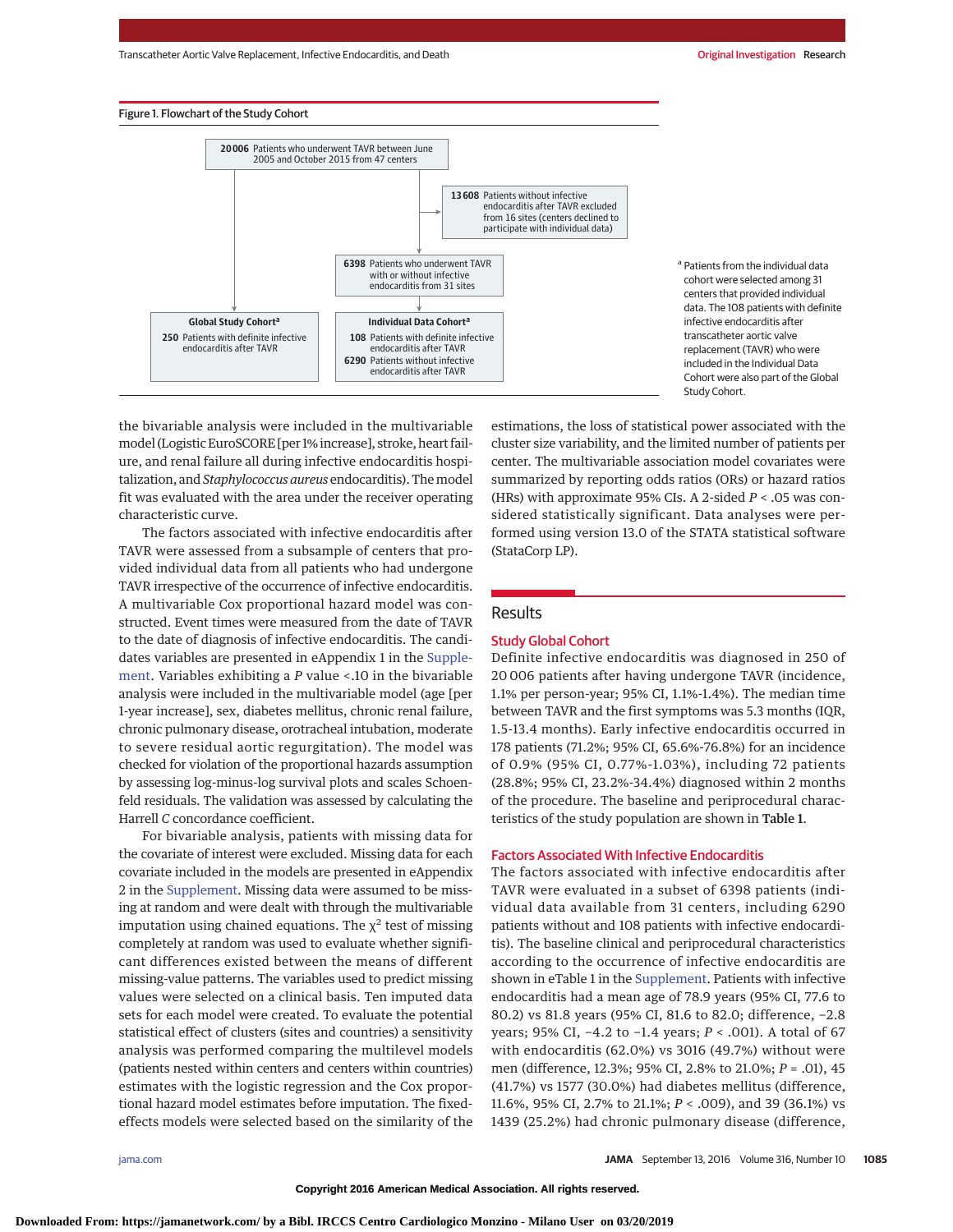Table 1. Baseline Clinical and Procedural Characteristics of Patients With Infectious Endocarditis Following Transcatheter Aortic Valve Replacement in the Global Study Cohort

|                                                          | No. (%) of Patients<br>$(N = 250)$ |
|----------------------------------------------------------|------------------------------------|
| <b>Baseline characteristics</b>                          |                                    |
| Age, median (IQR), y                                     | 80 (59-91)                         |
| Men                                                      | 159 (63.6)                         |
| Diabetes mellitus                                        | 97 (38.8)                          |
| Chronic renal failure                                    | 117 (46.8)                         |
| COPD                                                     | 78 (31.2)                          |
| Atrial fibrillation                                      | 97 (38.8)                          |
| Previous stroke                                          | 31(12.4)                           |
| Previous infectious endocarditis                         | 3(1.2)                             |
| Previous valve surgery                                   | 29 (11.7)                          |
| Logistic EuroSCORE,<br>median (IQR), $\%$ <sup>a,b</sup> | 17.9 (10-28)                       |
| Mean transaortic gradient,<br>mean (SD), mm Hg           | 45 (17)                            |
| Left ventricular ejection fraction,<br>mean $(SD)$ , %   | 53 (13.9)                          |
| Aortic valve area, mean (SD), cm <sup>2</sup>            | 0.72(0.22)                         |
| Procedural characteristics                               |                                    |
| Antibiotic prophylaxis                                   | 236 (94.4)                         |
| β-Lactam alone                                           | 195 (78.0)                         |
| Vancomycin alone                                         | 15(6.0)                            |
| Valve implant site                                       |                                    |
| Catheterization laboratory                               | 107 (42.8)                         |
| Operating or hybrid operating room                       | 143 (57.2)                         |
| Type of valve                                            |                                    |
| Self-expandable valve <sup>c</sup>                       | 119 (47.6)                         |
| Balloon-expandable valve <sup>d</sup>                    | 131 (52.4)                         |
| Approach                                                 |                                    |
| <b>Transfemoral</b>                                      | 208 (83.2)                         |
| Transapical                                              | 31(12.4)                           |
| Transaortic                                              | 8(3.2)                             |
| Other                                                    | 3(1.2)                             |
| Orotracheal intubation                                   | 137 (54.8)                         |
| In-hospital (TAVR) outcomes                              |                                    |
| Device success <sup>e</sup>                              | 204 (81.6)                         |
| Mean residual transaortic gradient,<br>mean (SD), mm Hg  | 12(7)                              |
| Aortic regurgitation (≥moderate)                         | 39 (15.2)                          |
| Stroke                                                   | 12(4.8)                            |
| Major vascular complication                              | 25(10.0)                           |
| Major or life-threatening bleeding                       | 29(11.6)                           |
| Acute kidney injury                                      | 33 (13.2)                          |
| Permanent pacemaker implant                              | 53 (21.2)                          |
| Length of hospital stay,<br>median (IQR), d              | $9(7-15)$                          |

Abbreviations: COPD, chronic obstructive pulmonary disease; TAVR, transcatheter aortic valve replacement.

<sup>a</sup> Information for the logistic EuroSCORE was available for 220 patients (88%).

<sup>b</sup> Range of score is 0.88% to 100%, a higher score indicates a worse prognosis.

<sup>c</sup> CoreValve system in 46% (115 of 250) of cases.

<sup>d</sup> Edwards valve in 52% (130 of 250) of cases.

<sup>e</sup> According to Valve Academic Research Consortium 2 definition.

10.9%; 95% CI, 2.4% to 20.4%; *P* = .01). The percentage of patients who received a self-expandable valve was not significantly different between groups with 38.9% (95% CI, 29.7% to 48.1%) with and 43.5% (95% CI, 41.5% to 45.4%) without infective endocarditis (difference, −4.6%; 95% CI, −13.5% to 4.8%; *P* = .34).

Forty-four patients (59.3%) with vs 2347 (48.1%) without infective endocarditis had general anesthesia with orotracheal intubation during the TAVR (difference, 11.1%; 95% CI, 1.6% to 20.0%; *P* = .02) and 22 (22.4%) with vs 770 (14.7%) without infective endocarditis experienced residual moderate or severe aortic regurgitation after TAVR (difference, 7.8%; 95% CI, 0.6% to 17.0%; *P* = .03). Patients who received a self-expandable valve were younger than those who received a balloon-expandable valve (81.4 years vs 81.9 years; difference, −0.5 years; 95% CI, −0.9 to −0.1; *P* = .01]. There were no other significant differences in baseline or procedural characteristics and outcomes according to the type of valve. Performing the TAVR procedure in a catheterization laboratory (vs operating room or hybrid operating room, which has full catheterization laboratory hemodynamic capability) was not more frequent among patients who had infective endocarditis (80.6%; 95% CI, 73.0% to 88.0% among patients with vs 83.2%; 95% CI, 82.2% to 84.1% without infective endocarditis; difference, 2.6%; 95% CI, −3.8% to 11.1%; *P* = .47). In multivariable analyses, age (HR, 0.97; 95% CI, 0.94 to 0.99), male sex (HR, 1.69; 95% CI, 1.13 to 2.52), history of diabetes mellitus (HR, 1.52; 95% CI, 1.02 to 2.29), and the presence of a residual moderate or severe aortic regurgitation (HR, 2.05; 95% CI, 1.28 to 3.28) were associated with increased risk of infective endocarditis during follow-up (Table 2).

# Clinical and Echocardiographic Characteristics

Clinical characteristics, management, and outcomes of infective endocarditis after TAVR are shown in Table 3. The most common symptoms at presentation were fever (80.4%; 95% CI, 75.5%-85.3%) and acute heart failure (40.0%; 95% CI, 39.3%-51.7%). A possible source of bacteremia was identified in 30.4% of patients (95% CI, 43.8%-56.2%). The most frequent source of bacteremia was a soft tissue infection or presumed intravascular source, which was identified in 26 patients (10.4%, 95% CI, 6.6%-14.2%). Health care–associated infective endocarditis was present in 132 patients (52.8%; 95% CI, 46.6%-59.0%). Among the remaining 47.2% of patients (95% CI, 41.0%-53.4%) without a health care–associated infection, 74.6% (95% CI, 69.2%-80.0%) did not have any identifiable possible source of bacteremia.

*Enterococcus* species (24.6%; 95% CI, 19.1% to 30.1%) and *S aureus* (23.8%; 95% CI, 17.9% to 28.7%) were the most common causative organisms, followed by coagulase-negative staphylococci (16.8%; 95% CI, 12.0% to 21.6%). In patients with early infective endocarditis, *Enterococcus* species was the most frequent causative organism (24.7%; 95% CI, 19.3% to 30.1%), followed by *S aureus* (21.9%; 95% CI, 16.8% to 27.0%). Among patients who underwent the procedure in the catheterization laboratory, 24% were infected with the *Enterococcus* species (95% CI, 16.3% to 33.1%) vs 29.8% of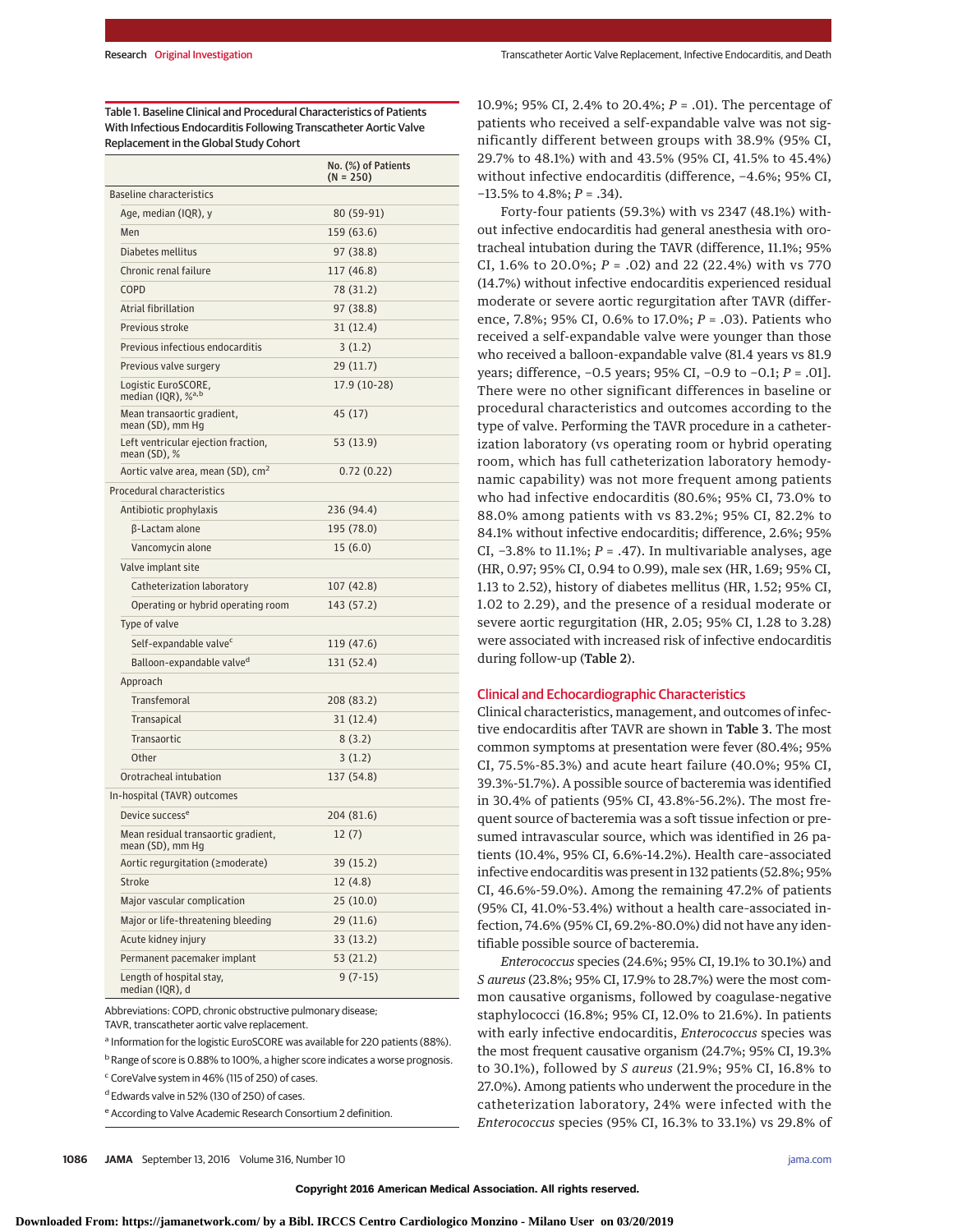|  | Table 2. Factors Associated With Infectious Endocarditis Following Transcatheter Aortic Valve Replacement in the Individual Data Cohort Study |
|--|-----------------------------------------------------------------------------------------------------------------------------------------------|
|--|-----------------------------------------------------------------------------------------------------------------------------------------------|

|                                  | <b>Infective Endocarditis</b>                                                       | <b>Noninfective</b><br><b>Endocarditis</b> | Patient-Years of | <b>Infective Endocarditis</b><br>Rate per 1000 Patients                      | <b>Adjusted Hazard</b>        |         |  |
|----------------------------------|-------------------------------------------------------------------------------------|--------------------------------------------|------------------|------------------------------------------------------------------------------|-------------------------------|---------|--|
|                                  | $(n = 108)$                                                                         | $(n = 6290)$                               | Follow-up        | (95% CI), y                                                                  | Ratio (95% CI) <sup>a,b</sup> | P Value |  |
| Age, median (IQR), $y^c$         | 80 (74-83)                                                                          | 83 (78-87)                                 |                  |                                                                              |                               |         |  |
| Per 1-y increase                 |                                                                                     |                                            |                  |                                                                              | $0.97(0.94-0.99)$             | .003    |  |
| Sex                              |                                                                                     |                                            |                  |                                                                              |                               |         |  |
| Women                            | 41                                                                                  | 3054                                       | 4557             | 8.3 (6.1 to 11.5)                                                            | 1 [Reference]                 |         |  |
| Men                              | 67                                                                                  | 3016                                       | 4592             | 13.5 (10.5 to 17.3)                                                          | $1.69(1.13-2.52)$             | .01     |  |
| Diabetes mellitus                |                                                                                     |                                            |                  |                                                                              |                               |         |  |
| <b>No</b>                        | 63                                                                                  | 3675                                       | 5947             | 9.7 (7.5 to 12.6)                                                            | 1 [Reference]                 | .04     |  |
| Yes                              | 45                                                                                  | 1577                                       | 2463             | 17.0 (12.6 to 23.0)                                                          | $1.52(1.02 - 2.29)$           |         |  |
| Chronic pulmonary<br>disease     |                                                                                     |                                            |                  |                                                                              |                               |         |  |
| <b>No</b>                        | 69                                                                                  | 4270                                       | 6724             | 9.8 (7.7 to 12.5)                                                            | 1 [Reference]                 |         |  |
| Yes                              | 39                                                                                  | 1439                                       | 2346             | 14.5 (10.3 to 20.3)                                                          | 1.35 (0.89-2.04)              | .16     |  |
| Orotracheal Intubation           |                                                                                     |                                            |                  |                                                                              |                               |         |  |
| <b>No</b>                        | 44                                                                                  | 2527                                       | 3639             | $11.5(0.8-15.6)$                                                             | 1 [Reference]                 |         |  |
| Yes                              | 64                                                                                  | 2347                                       | 3565             | 16.3 (12.6-21.0)                                                             | $1.28(0.68-1.93)$             | .22     |  |
| Residual aortic<br>regurgitation |                                                                                     |                                            |                  |                                                                              |                               |         |  |
| No or mild                       | 76                                                                                  | 4484                                       | 7593             | 9.3 (7.4 to 11.8)                                                            | 1 [Reference]                 | .003    |  |
| Moderate or severe               | 22                                                                                  | 770                                        | 1289             | 16.3 (10.6 to 25.0)                                                          | 2.05 (1.28-3.28)              |         |  |
|                                  | <sup>a</sup> For the Cox proportional hazard model, patients with missing data were |                                            |                  | pulmonary disease (yes-no), moderate to severe residual aortic regurgitation |                               |         |  |

<sup>a</sup> For the Cox proportional hazard model, patients with missing data were included thought the use of multivariable imputation using chained equations.

(yes-no). <sup>c</sup> Information was available for 104 patients in the infective endocarditis group

(men-women), diabetes mellitus (yes-no), chronic renal failure (glomerular filtration rate, <60 mL/min/1.73 m<sup>2</sup>), orotracheal intubation (yes-no), chronic

b Multivariable-adjusted model including age (per 1-y increase), sex

and 6074 patients in the noninfective endocarditis group.

patients who underwent the procedure in an operating room or hybrid operating room (95% CI, 21.8% to 37.5%; difference, 5.0%; 95% CI, −6.7% to 16.4%; *P* = .30). Among those infected with *S aureus*, 24.7% (95% CI, 16.3% to 33.1%) underwent the procedure in the catheterization laboratory vs 27.5% (95% CI, 19.8% to 35.1%) who underwent the procedure in the operating room or hybrid room (difference, 2.5%; 95% CI, −8.9% to 13.5%; *P* = .64). The causative organisms of infective endocarditis for the entire study population are shown in eTable 2 in the [Supplement.](http://jama.jamanetwork.com/article.aspx?doi=10.1001/jama.2016.12347&utm_campaign=articlePDF%26utm_medium=articlePDFlink%26utm_source=articlePDF%26utm_content=jama.2016.12347)

Echocardiography revealed the presence of vegetations in 165 patients (67.6%; 95% CI, 61.7%-73.5%), with a largest mean (SD) size of 10.7 mm (7.5 mm). Vegetations were anchored to the stent frame among 18.2% (30 of 165) of patients (95% CI, 12.3%-24.1%) or anchored to the leaflets of the transcatheter valve among 47.9% (79 of 165) of patients (95% CI, 40.3%-55.5%) (eFigure 1 in the [Supplement\)](http://jama.jamanetwork.com/article.aspx?doi=10.1001/jama.2016.12347&utm_campaign=articlePDF%26utm_medium=articlePDFlink%26utm_source=articlePDF%26utm_content=jama.2016.12347). Of the patients who received a self-expandable valve, 26.2% (21 of 80) had vegetations within the stent frame vs 10.6% (9 of 85) who received balloon-expandable valves (difference, 15.6%; 95% CI, 3.8%-27.3%; *P* = .01), whereas 58.8% (50 of 85) of patients who received a balloon-expandable valve had valve-leaflet level vegetation vs 36.2% (29 of 80) patients who had received self-expandable valves (difference, 22.6%; 95% CI, 7.3%-26.2%; *P* = .02). Concomitant mitral valve involvement was found in 50 patients (20.0%; 95% CI, 15.0%-25.0%), tricuspid in 11 (4.4%; 95% CI, 1.9%- 6.9%), and in pacemaker devices of 15 (6.0%; 95% CI, 3.1%- 8.9%). New moderate to severe mitral regurgitation was

observed in 34 patients (13.9%; 95% CI, 9.6%-18.2%), and new moderate to severe aortic regurgitation was observed in 24 patients (9.8%; 95% CI, 6.1-13.5). Periannular complications were diagnosed in 44 patients (18.0%; 95% CI, 13.2%-22.8%), including the presence of abscess (15.6%; 95% CI, 11.1%-20.1%), fistulas (1.6%; 95% CI, 0.4%-3.2%), and pseudoaneurysms (0.4%; 95% CI, 0%-1.2%) (eFigure 2 in the [Supplement](http://jama.jamanetwork.com/article.aspx?doi=10.1001/jama.2016.12347&utm_campaign=articlePDF%26utm_medium=articlePDFlink%26utm_source=articlePDF%26utm_content=jama.2016.12347)**)**.

#### Management and Outcomes

Complications during infective endocarditis hospitalization were observed in 160 patients (64.0%; 95% CI, 58.1%- 70.0%) and are summarized in Table 3. A total of 203 patients (81.2%; 95% CI, 76.4%-86.0%) had at least 1 indication for surgery. Surgery during the index hospitalization was performed in 37 patients (14.8%; 95% CI, 10.4%-19.2%), including surgical transcatheter valve explantation in 27 patients (10.8%; 95% CI, 6.9%-14.6%). Nonsurgical interventional treatment was performed in 10 patients (4%; 95% CI, 1.6%-6.4%), including TAVR valve-in-valve implant (1.2%; 95% CI, 0%-2.5%) and isolated pacemaker extraction (2.8%; 95% CI, 0.8%-4.8%). The remaining 205 patients (82.0%; 95% CI, 77.2%-86.8%) were treated with antibiotic therapy alone. β-Lactam antibiotics alone were used in 38 patients (15.2%; 95% CI, 10.7%-19.6%), and in combination with other antibiotics in 126 patients (50.4%; 95% CI, 44.2%-56.6%). Vancomycin was used alone or in combination with other antibiotics in 53 patients (21.2%; 95% CI, 16.1%-26.3%).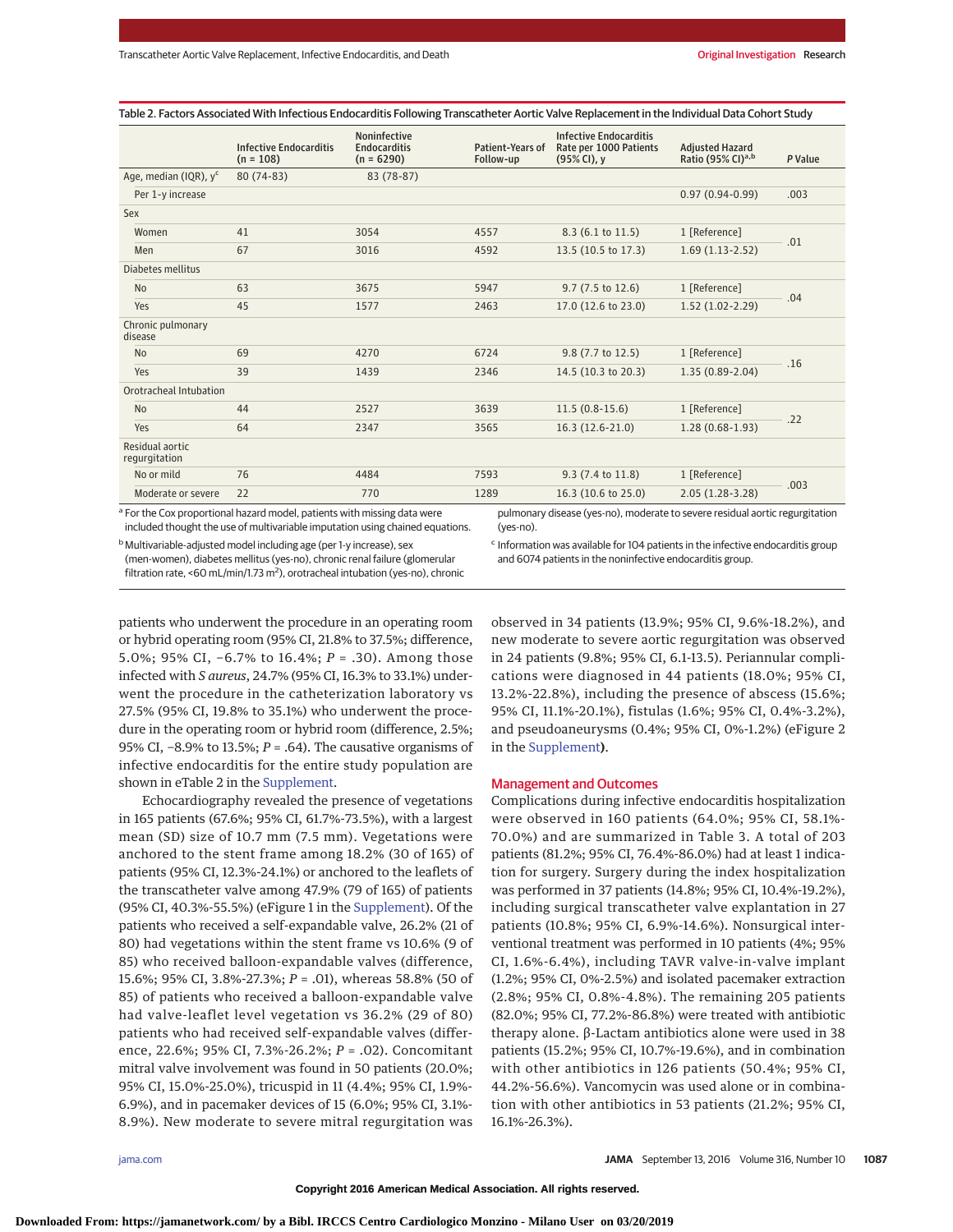Table 3. Clinical Characteristics, Management, and Outcomes of Patients With Infectious Endocarditis Post-Transcatheter Aortic Valve Replacement (Global Study Cohort)<sup>a</sup>

|                                                                               | <b>Patients</b><br>$(n = 250)$ |
|-------------------------------------------------------------------------------|--------------------------------|
| Time from TAVR, median (IQR), mo <sup>b</sup>                                 | $5.3(1.5-13.4)$                |
| Early post-TAVR endocarditis $(2y)$                                           | 178 (71.2)                     |
| Initial symptoms                                                              |                                |
| Fever                                                                         | 201 (80.4)                     |
| Acute heart failure                                                           | 100 (40.0)                     |
| Neurological                                                                  | 42 (16.8)                      |
| Cutaneous                                                                     | 8(3.2)                         |
| Systemic embolism                                                             | 32 (12.8)                      |
| Health care-associated infection                                              | 132 (52.8)                     |
| Exposure to sources of bacteremia<br>before infective endocarditis            |                                |
| Unknown                                                                       | 174 (69.6)                     |
| Presumed intravascular source/<br>Soft tissue infection                       | 26 (10.4)                      |
| Gastrointestinal                                                              | 17(6.8)                        |
| Urologic                                                                      | 16 (6.4)                       |
| Odonatological                                                                | 9(3.6)                         |
| Pacemaker implant                                                             | 8(3.2)                         |
| Antibiotic prophylaxis                                                        | 125 (50)                       |
| Causative organism <sup>c</sup>                                               |                                |
| Enterococcus species                                                          | 57/232 (24.6)                  |
| Staphylococcus aureus                                                         | 54/232 (23.3)                  |
| Coagulase-negative Staphylococcus                                             | 41/232 (16.8)                  |
| Viridans streptococci                                                         | 16/232 (6.9)                   |
| Culture negative                                                              | 12/232 (5.2)                   |
| Echocardiographic findings, No./total $(\%)^d$                                |                                |
| Vegetations                                                                   | 165/244 (67.6)                 |
| Transcatheter aortic valve leaflets                                           | 79/165 (47.9)                  |
| Transcatheter aortic valve stent                                              | 30/165 (18.2)                  |
| Mitral                                                                        | 41/165 (24.8)                  |
| Pacemaker lead                                                                | 7/165 (4.8)                    |
| Tricuspid                                                                     | 7/165 (4.8)                    |
| Periannular complication                                                      | 44/244 (18.0)                  |
| New aortic regurgitation                                                      | 24/244 (9.8)                   |
| New mitral regurgitation                                                      | 34/244 (13.9)                  |
| Complications during infective endocarditis<br>hospitalization, No./total (%) |                                |
| Any complication                                                              | 160/238 (67.2)                 |
| Heart failure                                                                 | 87/238 (36.6)                  |
| Acute kidney injury                                                           | 106/238 (44.5)                 |
| Septic shock                                                                  | 66/238 (27.7)                  |
| Stroke                                                                        | 25/238 (10.5)                  |
| Other systemic embolization                                                   | 22/238 (9.2)                   |
| Persistent bacteremia                                                         | 51/238 (21.4)                  |
| Management and in-hospital outcomes                                           |                                |
| Surgery during infective endocarditis<br>hospitalization                      | 37 (14.8)                      |
| Surgical transcatheter valve explantation                                     | 27 (10.8)                      |
| Surgical treatment without valve<br>explantation                              | 10(4.0)                        |
| Transcatheter valve-in-valve procedure                                        | 3(1.2)                         |
| Isolated pacemaker extraction                                                 | 7(2.8)                         |
| In-hospital death                                                             | 90 (36.0)                      |
|                                                                               | (continued)                    |

Table 3. Clinical Characteristics, Management, and Outcomes of Patients With Infectious Endocarditis Post-Transcatheter Aortic Valve Replacement (Global Study Cohort)<sup>a</sup> (continued)

|                                                                  | <b>Patients</b><br>$(n = 250)$ |
|------------------------------------------------------------------|--------------------------------|
| Follow-up outcomes <sup>e</sup>                                  |                                |
| Follow-up time after infective endocarditis,<br>median (IQR), mo | $10.5(3.0-20.8)$               |
| Total person-years                                               | 171.5                          |
| Recurrent infective endocarditis, No./total (%)                  | 15/160(9.4)                    |
| Death at follow-up, No./total (%)                                | 50/160(31.5)                   |
| 2-y mortality rate, (95% CI), % <sup>e</sup>                     | 66.7 (59.0 to 74.2)            |

Abbreviation: TAVR Transcatheter valve aortic replacement.

<sup>a</sup> Data are expressed as No. (%) of patients unless otherwise indicated.

<sup>b</sup> Information for the time from TAVR to infective endocarditis was available for 245 patients (98%).

<sup>c</sup> Information for causative organism was available for 232 patients (92.8%).

 $d$  Echocardiographic information for the infective endocarditis episode was available for 244 patients (97.6%).

<sup>e</sup> Follow-up time was not available for 3 patients (1.2%).

In-hospital death occurred in 90 cases (36%; 95% CI, 30.0% to 41.9%). Patients who died in the hospital were more likely to have a higher logistic EuroSCORE (23.1%; 95% CI, 11.2% to 17.0% vs 18.6%; 95% CI, 16.7% to 20.5%; difference, 4.4%; 95% CI, 0.9 to 8.0; OR, 1.03 per 1% increase; 95% CI, 1.00 to 1.05; *P* = .02), have heart failure at admission (59.3%; 95% CI, 49.1 to 69.4% vs 23.7%; 95% CI, 17.1% to 30.3%; difference, 35.5%; 95% CI, 22.7% to 47.1%; OR, 3.36; 95% CI, 1.74 to 6.45;*P* < .001), and have acute kidney injury (67.4%; 95% CI, 57.7% to 77.1% vs 31.6%; 24.4% to 38.8%; difference 35.9%; 95% CI, 22.8% to 47.2%; OR, 2.70; 95% CI, 1.42 to 5.11; *P* = .002) (Table 4). The baseline clinical and periprocedural characteristics according to in-hospital death are shown in eTable 3 in the [Supple](http://jama.jamanetwork.com/article.aspx?doi=10.1001/jama.2016.12347&utm_campaign=articlePDF%26utm_medium=articlePDFlink%26utm_source=articlePDF%26utm_content=jama.2016.12347)[ment.](http://jama.jamanetwork.com/article.aspx?doi=10.1001/jama.2016.12347&utm_campaign=articlePDF%26utm_medium=articlePDFlink%26utm_source=articlePDF%26utm_content=jama.2016.12347) There were no significant differences between the type of valve regarding in-hospital death (34.4%; 95% CI, 25.9% to 42.9%, for self-expandable valve vs 37.4%; 95% CI, 29.1% to 45.7%, for balloon-expandable valve;*P* = .63; difference, 2.9%; 95% CI, −8.9% to 14.6%). Surgery during infective endocarditis hospitalization was not associated with a reduced risk of in-hospital death (29.7%; 95% CI, 15.0% to 44.4% for surgery vs 37.1%; 95% CI, 30.6% to 43.6% for no surgery; difference, −7.4%; 95% CI, −21.3% to 0.8%; OR, 0.72; 95% CI, 0.33 to 1.53; *P* = .39).

The median follow-up period of the 160 patients who survived the in-hospital treatment period was 10.5 months (IQR, 3-21). A second episode of infective endocarditis was identified in 15 patients (9.4% of those patients who survived the initial infective endocarditis episode). A total of 50 patients died during the total follow-up period leading to a 2-year mortality of 66.7% (95% CI, 59.0%-74.2%; 132 deaths; 115 survivors). The distribution of cause of death during follow-up included, infection-related complications (n = 14), cardiovascular events (n = 5), cancer (n = 3), renal failure (n = 2), major bleeding (n = 1), trauma (n = 1), incarcerated ventral hernia (n = 1), unexpected or sudden death  $(n = 8)$ , and unknown reasons (n = 15). The Kaplan-Meier survival curve at the 24-month follow-up for the population with infective endocarditis after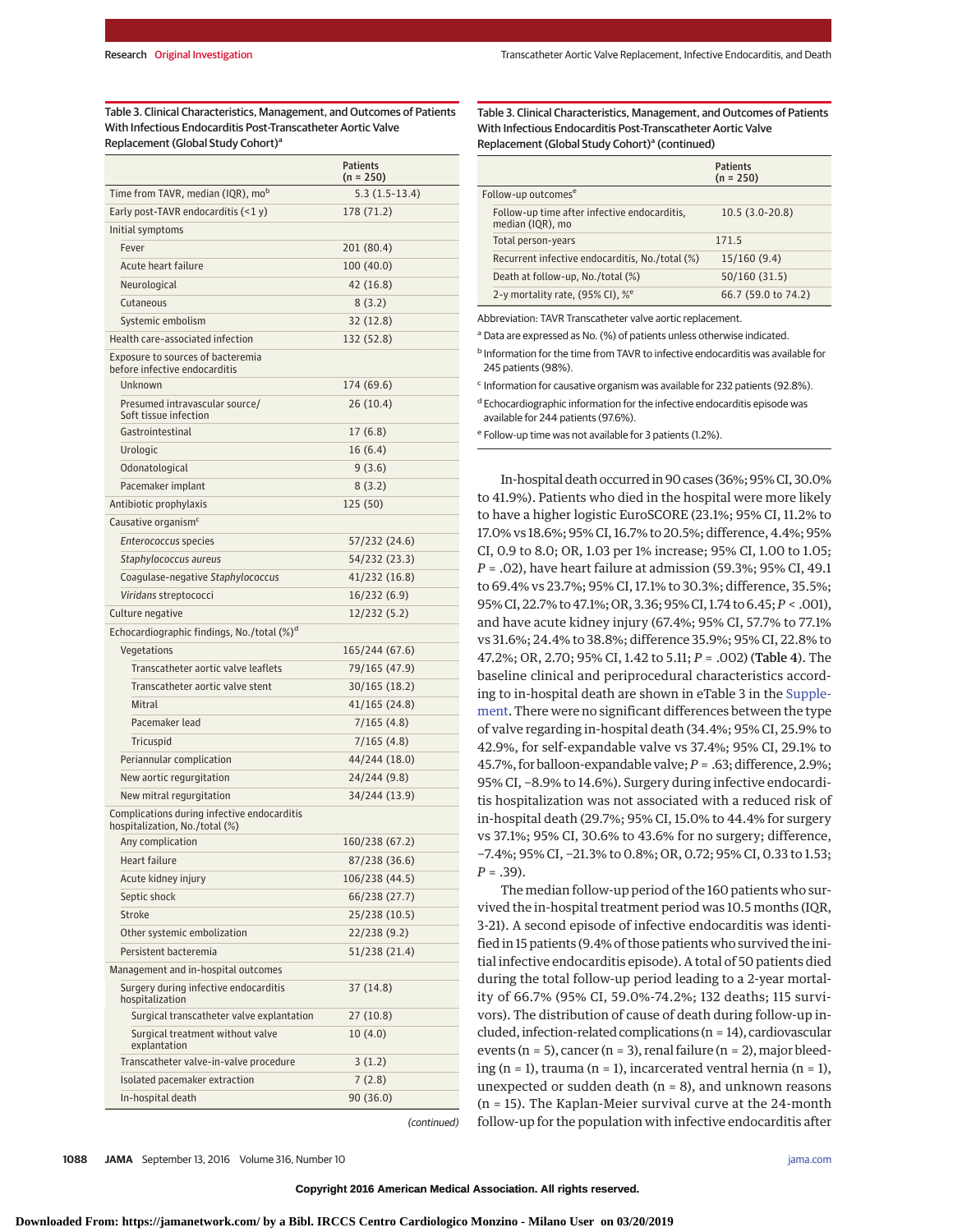Table 4. Factors Associated With In-Hospital Death in Patients With Infectious Endocarditis Following Transcatheter Aortic Valve Replacement (Global Study Cohort)

|                                                                | No In-Hospital<br>Death<br>$(n = 160)$ | In-Hospital<br><b>Death</b><br>$(n = 90)$ | <b>Adjusted Odds Ratio (95%</b><br>$Cl)^{a,b}$ | P value |  |
|----------------------------------------------------------------|----------------------------------------|-------------------------------------------|------------------------------------------------|---------|--|
| Logistic EuroSCORE <sup>c</sup>                                | 18.6 (12.2)                            | 23.1(14.1)                                |                                                |         |  |
| Per 1% increase                                                |                                        |                                           | $1.03(1.00-1.05)$                              | .02     |  |
| Stroke during infective endocarditis<br>hospitalization        |                                        |                                           |                                                |         |  |
| N <sub>0</sub>                                                 | 141                                    | 72                                        | 1 [Reference]                                  | .10     |  |
| Yes                                                            | 11                                     | 14                                        | $2.29(0.85 - 6.16)$                            |         |  |
| Heart failure during infective<br>endocarditis hospitalization |                                        |                                           |                                                |         |  |
| N <sub>0</sub>                                                 | 116                                    | 35                                        | 1 [Reference]                                  |         |  |
| Yes                                                            | 36                                     | 51                                        | $3.36(1.74-6.45)$                              | < 0.01  |  |
| Renal failure during infective<br>endocarditis hospitalization |                                        |                                           |                                                |         |  |
| N <sub>0</sub>                                                 | 104                                    | 28                                        | 1 [Reference]                                  |         |  |
| Yes                                                            | 48                                     | 58                                        | $2.70(1.42 - 5.11)$                            | .002    |  |
| Staphylococcus aureus endocarditis                             |                                        |                                           |                                                |         |  |
| N <sub>0</sub>                                                 | 117                                    | 54                                        | 1 [Reference]                                  |         |  |
| Yes                                                            | 31                                     | 30                                        | $1.76(0.90-3.44)$                              | .10     |  |

<sup>a</sup> For the Logistic Regression Model, patients with missing data were included thought the use of multivariable imputation using chained equations.

**b** Multivariable-adjusted model including logistic EuroSCORE (per 1% increase), stroke during infective endocarditis hospitalization (no-yes), Heart failure during infective endocarditis hospitalization (no-yes), Renal failure during infective endocarditis hospitalization (no-yes), S aureus endocarditis (no-yes)

<sup>c</sup> Information was available for 136 patients in the non in-hospital death group and 84 patients in the in-hospital death group

TAVR is shown in Figure 2. The univariable and multivariable analyses for determining the factors associated with late mortality after infective endocarditis are shown in eTable 4 in the [Supplement.](http://jama.jamanetwork.com/article.aspx?doi=10.1001/jama.2016.12347&utm_campaign=articlePDF%26utm_medium=articlePDFlink%26utm_source=articlePDF%26utm_content=jama.2016.12347) The independent factors associated with late deathwere a higher logistic EuroSCORE (22.8%; 95% CI, 20.5%- 25.1% vs 16.6%; 95% CI, 14.5%-18.7%; difference, 6.2% 95% CI, 2.7%-9.6%; hazard ratio (HR), 1.03 per 1% increase; 95% CI, 1.00-1.06) and heart failure during infective endocarditis hospitalization (78.1%; 95% CI, 69.5%-86.4%, for patients with heart failure vs 43.2%, 95% CI, 35.2%-51.2% for the patients without heart failure; difference, 34.9%; 95% CI, 22.2%- 45.6%; HR, 2.32; 95% CI, 1.16-4.66; *P* = .02).

# Discussion

Prosthetic valve endocarditis has been recognized as the most severe form of infective endocarditis, occurring in 1% to 6% of patients with valve prostheses, accounting for 10% to 30% of all cases of infective endocarditis.<sup>1</sup> The rate of infective endocarditis after TAVR observed in the present study is similar to that reported for surgical prosthetic valve endocarditis,<sup>1</sup> therefore, supports the lack of reduction in the rate of prosthetic valve infective endocarditis after TAVR despite less invasive nature of TAVR compared with surgical valve replacement. This study confirms the high rate of morbidity and mortality of infective endocarditis after TAVR and provides novel information about the timing, causative organisms, and predictive factors of infective endocarditis in this particular population. This information may help the clinicians identify patients at higher risk and aid in implementing appropriate preventive measures.

# Factors Associated With Infective Endocarditis

Although the median age of patients in the population was 80 years, patients who were younger were at increased Figure 2. Survival Curve for Patients With Infective Endocarditis After Transcatheter Aortic Valve Replacement in the Global Study Cohort



Kaplan-Meier survival curve during the 24-month follow-up after infective endocarditis following transcatheter aortic valve replacement. Median follow-up of 10.5 months (interquartile range, 3-21 months). Follow-up time was not available for 3 patients.

risk of infective endocarditis after TAVR. There is no clear explanation for this finding. However, younger patients considered at high or prohibitive surgical risk may exhibit a higher comorbidity burden than their older counterparts. This may have been associated with an increased risk of infective endocarditis. Similarly, sex differences in comorbid conditions and outcomes in patients undergoing TAVR may partially explain the higher risk of infective endocarditis among male patients.<sup>16</sup> Prior studies have already found an association between diabetes and increased risk of infective endocarditis.<sup>17</sup>

Residual moderate or severe aortic regurgitation is associated with lower survival after TAVR.<sup>18</sup> Aortic regurgitation is associated with abnormal blood flow, turbulence, and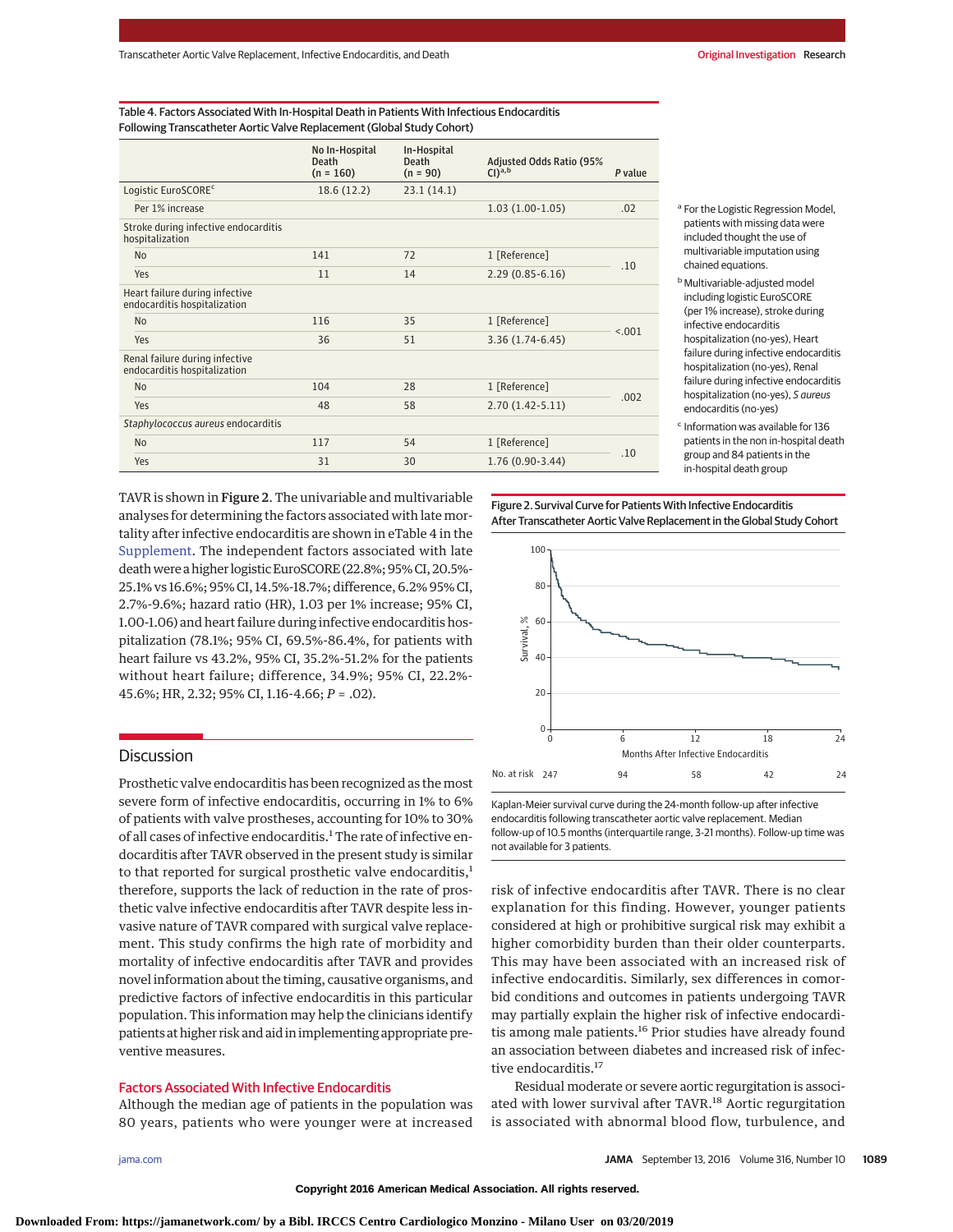high-shear stress. This may predispose platelets and fibrin to deposit resulting in nonbacterial thrombotic endocarditis and vegetations.<sup>19</sup> These deleterious effects may play an important role on the occurrence and maintenance of device infection.20 Also, a higher valve calcification, which has been associated with aortic regurgitation after TAVR, may also contribute to the higher risk of infective endocarditis.<sup>21</sup> These results suggest that a more aggressive approach by including antibiotic prophylaxis (as recommended by current guidelines). Reducing the risk of bacteremia by eradicating unnecessary procedures and reinforcing the preventivemeasures could be considered for patients with significant aortic regurgitation after TAVR. Other periprocedural TAVR features like transcatheter valve type or orotracheal intubation were found to be factors associated with infective endocarditis in prior smaller studies,<sup>3</sup> but these findings were not confirmed in the current study, which included a significantly larger series of patients.

# Clinical, Microbiological, and Imaging Characteristics

The percentage of infective endocarditis within 60 days after TAVR observed in our study (29%) contrasts with the 14% reported by the International Collaboration on Endocarditis (ICE) Prospective Cohort Study (PCS).<sup>22</sup> These differences may be secondary to both the higher-risk profile and the high burden of instrumentation in the TAVR population, suggesting the need for a more cautious approach by avoiding unnecessary invasive examinations and reinforcing the importance of maintaining aseptic conditions during any invasive procedure to reduce the exposure to possible sources of bacteremia.

In contrast to prior studies on prosthetic valve infective endocarditis,<sup>22</sup> enterococci were the most frequent causative microorganisms of infective endocarditis in the present study. The rates of *S aureus* and coagulase-negative staphylococci infection were similar to those previously reported.<sup>22</sup> Advanced age, chronic diseases, and aortic valve calcification have been associated with enterococcal infective endocarditis. This may partially explain the higher proportion of enterococcal infection in patients with TAVR than in their surgical prosthetic valve infective endocarditis counterparts. Also, the use of transfemoral access in TAVR (enterococci are a frequent groin contaminant) and the high rate of enterococci infective endocarditis within the 60 days following the procedure suggests the need for antibiotic prophylaxis before the procedure and careful infection control during and after the procedure. The high prevalence of enterococci infective endocarditis should be taken into consideration in the antibiotic selection while waiting for the blood culture results in patients with suspicion of infective endocarditis after TAVR. Also, the type of antibiotic prophylaxis in such patients may be further evaluated in view of the present findings. β-Lactam antibiotics were used as antibiotic prophylaxis during TAVR procedures in most patients, but their efficacy in preventing enterococci infections is limited; glycopeptides and aminoglycosides would seem a better option in such cases.<sup>23</sup>

The presence of vegetations is in accordance with a prior surgical prosthetic valve infective endocarditis series.<sup>22</sup> Interestingly, vegetations attached to the stent frame were found almost 3 times more frequently in patients who received a self-expandable valve than those treated with a balloon-expandable valve. The larger stent frame of selfexpandable devicesmay partially explain such differences. Additionally, the involvement of pacemaker devices in some instances should be noted, particularly considering the high rate of pacemaker implantation after TAVR. These features, which are specific to transcatheter valves, should be taken into account when evaluating a patient with a clinical suspicion of infective endocarditis after TAVR.

# Outcomes and Management

The presence of heart failure and acute kidney injury during an infective endocarditis episode and a higher surgical preprocedural risk were associated with increased in-hospital mortality, regardless of the use of surgical therapy. Heart failure was the strongest predictor of in-hospital mortality, confirming the significance of this complication in patients with infective endocarditis after TAVR. A higher logistic EuroSCORE was also associated with an increased risk of in-hospital death, which reflects the influence of comorbidities on outcome following infective endocarditis in this high-risk population. The 67% mortality at the 2-year follow-up in this study seems to be higher than that observed after prosthetic surgical valve endocarditis (27% to 61%).<sup>24,25</sup> Although this may be partially explained by themore advanced age and higher comorbidity burden of the TAVR population, this mortality rate seems higher than that observed 2 years after TAVR in patients at high surgical risk (22% in the US pivotal trial for the self-expanding valve<sup>26</sup> and 34% in the Placement of Aortic Transcatheter Valves [PARTNER] trial<sup>27</sup>). This highlights the poor prognosis of patients with infective endocarditis after TAVR.

Early surgery in patients with infective endocarditis and severe valve dysfunction or large vegetations reduces the risk of in-hospital death and embolic events.<sup>28</sup> In patients with prosthetic valve endocarditis, current guidelines recommend surgical intervention with debridement and valve replacement for patients with severe valve dysfunction, heart failure, cardiac abscesses, highly resistant organisms, or persistent bacteriemia.<sup>1,2</sup> Lalani et al<sup>29</sup> reported a valve surgery rate close to 50% in a contemporary cohort of patients with prosthetic valve endocarditis. This contrasts with the 10.8% rate of surgery with valve explantation observed in our study despite the very high rate (>80%) of patients with at least 1 indication for surgery according to current guidelines. This very low rate of valve surgery is likely secondary to the high or prohibitive surgical risk of such patients, in addition to the potential technical difficulties of removing a stent frame adherent to the aorta. However, and unlike prior studies, valve surgery was not associated with a mortality benefit in our study. Although this may be related to a selection bias and the high surgical risk of TAVR patients or to the limited number of patients who underwent valve explantation, further studies need to address the potential benefits of surgical therapy in this challenging group of patients.

## Limitations

First, this was a retrospective registry. Although this may be less relevant regarding the description of the clinical

**Downloaded From: https://jamanetwork.com/ by a Bibl. IRCCS Centro Cardiologico Monzino - Milano User on 03/20/2019**

**Copyright 2016 American Medical Association. All rights reserved.**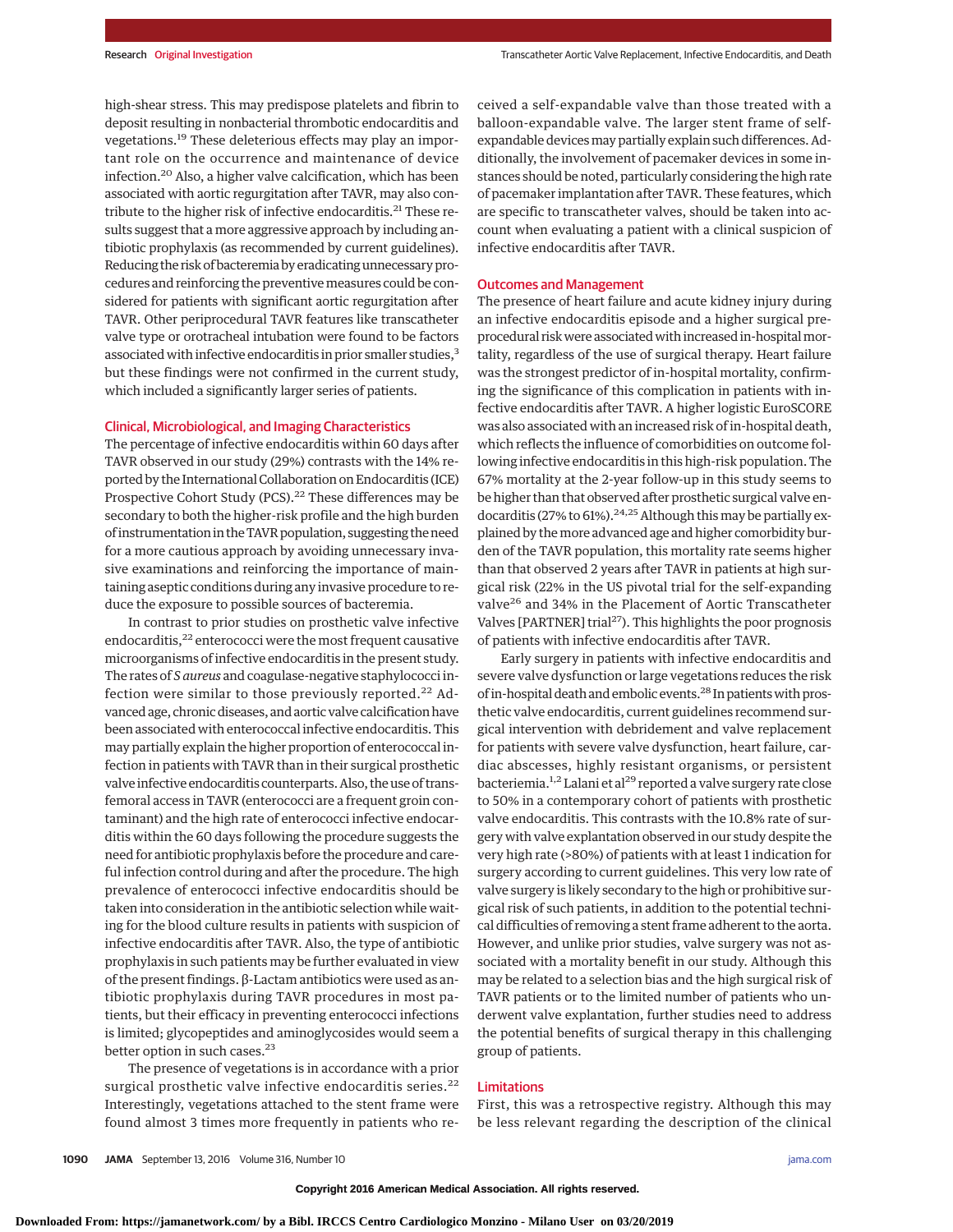characteristics and outcomes, it represents an important limitation when evaluating the incidence of infective endocarditis, their associated factors, source of entry, and adequacy of preventive measures. Second, there was no external monitoring or event adjudication committee to verify the accuracy of the data reported by each center. Third, the influence of confounding factors other than those included in the multivariable models cannot be completely excluded.

#### ARTICLE INFORMATION

**Author Affiliations:** Quebec Heart & Lung Institute, Laval University, Quebec City, Quebec, Canada (Regueiro, Puri, Rodés-Cabau); Heart Center, Leipzig University, Leipzig, Germany (Linke, Mangner); EMO-GVM Centro Cuore Columbus and San Raffaele Scientific Institute, Milan, Italy (Latib, Giannini); Rigshospitalet, Copenhagen, Denmark (Ihlemann, Søndergaard); Bichat Hôpital, AP-HP, University Paris Diderot, France (Urena, Messika-Zeitoun, Himbert, Vahanian); Kerckhoff Klinik, Bad Nauheim, Germany (Walther, Kim); Deutsches Herzzentrum München, Technische Universität München, DZHK, partner site Munich Heart Alliance, Munich, Germany (Husser, Pellegrini); Hospital of the University of Pennsylvania, Philadelphia (Herrmann); Hospital Universitario Clinico San Carlos, Madrid, Spain (Nombela-Franco); St Michaels Hospital, Toronto, Canada (Cheema); Centre Hospitalier Universitaire de Rennes, Rennes, France (Le Breton, Auffret); Bern University Hospital (on behalf of Swiss TAVI Registry Centres), Bern, Switzerland (Stortecky, Pilgrim); Cleveland Clinic, Cleveland, Ohio (Kapadia); Centro Cardiologico Monzino, Milan, Italy (Bartorelli); Heart Center Bonn, Bonn, Germany (Sinning); Hospital Clinico Universitario de Valladolid, Valladolid, Spain (Amat-Santos, San Roman); Hospital Universitario Virgen de la Victoria, Malaga, Spain (Munoz-Garcia); Emory University School of Medicine, Atlanta, Georgia (Lerakis, Lisko); Hospital Gregorio Maranon, Madrid, Spain (Gutiérrez-Ibanes); Heart Center, Segeberger Kliniken, Bad Segeberg, Germany (Abdel-Wahab); Clinique Pasteur, Toulouse, France (Tchetche); IRCCS Pol. San Donato, Milan, Italy (Testa); Hôpital Charles Nicolle, University of Rouen, INSERM U1096, France (Eltchaninoff, Durand); Department of Cardiothoracic Surgery, University Hospital of Udine, Italy (Livi); Hospital Universitario Reina Sofia, Cordoba, Spain (Castillo); Cedars-Sinai Heart Institute, Los Angeles, California (Jilaihawi, Makkar); St Pauls Hospital, Vancouver, British Columbia, Canada (Webb); Ferrarotto Hospital, Catania, Italy (Barbanti); Columbia University Medical Center, New York, New York (Kodali, Leon); Hospital Israelita Albert Einstein, Sao Paulo, Brazil (de Brito Jr); Heart Institute (InCor), Sao Paulo, Brazil (Ribeiro, Lemos); Fondazione Toscana G. Monasterio, Massa, Italy (Miceli); Spedali Civili di Brescia, Brescia, Italy (Fiorina); Ospedale Mauriziano, Torino, Italy (Dato); Azienda Ospedaliera, S. Croce e Carle Cuneo, Cuneo, Italy (Rosato); Hospital Vall d'Hebron, Barcelona, Spain (Serra); Centre Hospitalier de l'Universite de Montreal, Montreal, Quebec, Canada (Masson); Sunnybrook Health Sciences Center, Toronto, Ontario, Canada (Wijeysundera); Hospital Beneficencia Portuguesa, Sao Paulo, Brazil

(Mangione); Hospital Naval Marcilio Dias, Rio de Janeiro, Brazil (Ferreira); Hospital São Francisco-Santa Casa de Misericórdia de Porto Alegre, Brazil (Lima); Hospital Pró-cardíaco, Rio de Janeiro, Brazil (Carvalho); Instituto Dante Pazzanese de Cardiologia, Sao Paulo, Brazil (Abizaid); Hospital Madre Teresa, Belo Horizonte, Brazil (Marino); Hospital Sao Luiz, Sao Paulo, Brazil (Esteves); Clínica Sao Vicente, Rio de Janeiro, Brazil (Andrea); University Hospital Zurich, Zurich, Switzerland (Nietlispach).

**Author Contributions:** Drs Rodés-Cabau and Regueiro had full access to all of the data in the study and take responsibility for the integrity of the data. Study concept and design: Ribeiro, Latib, Amat-Santos, Lerakis, Livi, Ribeiro, Miceli, Mangione, Puri, San Román, Rodés-Cabau. Acquisition, analysis, or interpretation of data: Regueiro, Linke, Latib, Ihlemann, Urena, Walther, Husser, Herrmann, Nombela-Franco, Cheema, Le Breton, Stortecky, Kapadia, Bartorelli, Sinning, Amat-Santos, Munoz-Garcia, Lerakis, Gutiérrez-Ibanes, Abdel-Wahab, Tchetche, Testa, Eltchaninoff, Livi, Castillo, Jilaihawi, Webb, Barbanti, Kodali, de Brito Jr, Ribeiro, Miceli, Fiorina, Actis Dato, Rosato, Serra, Masson, Wijeysundera, Mangione, Ferreira, C. Lima, Carvalho, Abizaid, Marino, Esteves, Andrea, Giannini, Messika-Zeitoun, Himbert, Kim, Pellegrini, Auffret, Nietlispach, Pilgrim, Durand, Lisko, Makkar, Lemos, Leon, San Román, Vahanian, Søndergaard, Mangner, Rodés-Cabau. Drafting of the manuscript: Regueiro, Nombela-Franco, Sinning, Lerakis, Ferreira, Andrea, Makkar, Puri, San Román, Rodés-Cabau. Critical revision of the manuscript for important intellectual content: Regueiro, Linke, Latib, Ihlemann, Urena, Walther, Husser, Herrmann, Nombela-Franco, Cheema, Le Breton, Stortecky, Kapadia, Bartorelli, Amat-Santos, Munoz-Garcia, Lerakis, Gutiérrez-Ibanes, Abdel-Wahab, Tchetche, Testa, Eltchaninoff, Livi, Castillo, Jilaihawi, Webb, Barbanti, Kodali, de Brito Jr, Ribeiro, Miceli, Fiorina, Actis Dato, Rosato, Serra, Masson, Wijeysundera, Mangione, C. Lima, Carvalho, Abizaid, Marino, Esteves, Giannini, Messika-Zeitoun, Himbert, Kim, Pellegrini, Auffret, Nietlispach, Pilgrim, Durand, Lisko, Lemos, Leon, Puri, San Román, Vahanian, Søndergaard, Mangner.

Statistical analysis: Regueiro, Sinning, Amat-Santos, Lerakis, Actis Dato, Pellegrini, Makkar, Leon, Rodés-Cabau.

Administrative, technical, or material support: Regueiro, Linke, Latib, Stortecky, Gutiérrez-Ibanes, Abdel-Wahab, Ribeiro, Fiorina, Carvalho, Esteves, Auffret, Nietlispach, Durand, Lisko, Søndergaard, Mangner.

Study supervision: Regueiro, Linke, Latib, Ihlemann, Walther, Husser, Cheema, Bartorelli, Amat-Santos,

**Conclusions** 

Among patients undergoing TAVR, younger age, male sex, history of diabetes mellitus, and moderate to severe residual aortic regurgitation were significantly associated with an increased risk of infective endocarditis. Patients who developed endocarditis had a high rate of in-hospital mortality and a low rate of surgical valve explantation.

> Lerakis, Gutiérrez-Ibanez, Testa, Livi, Webb, Ribeiro, Miceli, Abizaid, Himbert, Puri, Vahanian, Søndergaard, Rodés-Cabau.

**Conflict of Interest Disclosures:** All authors have completed and submitted the ICMJE Form for Disclosure of Potential Conflicts of Interest. Dr Latib reported serving on the advisory board of Medtronic and receiving grant support for serving as a consultant for Direct Flow Medical. Dr Herrmann reported institutional support for work with Edwards Lifescience, Medtronic, St Jude Medical, and Boston Scientific and receiving personal fees from Edwards Lifesciences. Dr Sinning reported receiving grants and personal fees for research and speakers fees from Medtronic, Edwards Lifesciences, and Boston Scientific. Dr Gutiérrez-Ibanes reported receiving personal fees for attending experts meeting from Medtronic. Dr Abdel-Wahab reported receiving personal fees from Boston Scientific and grant support from St Jude Medical and Biotronik. Dr Jilaihawi reported receiving personal fees for serving a consultant for Edwards Lifesciences, St Jude Medical, and Venus Medtech. Dr Barbanti reported receiving personal fees for serving as a consulting for Edwards Lifesciences. Dr De Brito Jr reported receiving personal fees for proctoring for Edwards Lifesciences and Medtronic. Dr Masson reported receiving personal fees from Edwards Lifesciences. Dr Wijeysundera reported receiving grant support from Edwards Lifesciences. Dr Messika-Zeitoun reported receiving grant support from Edwards Lifesciences and Abbot and personal fees from Valtech. Dr Himbert reported receiving personal fees for proctoring for Edwards Lifesciences and Medtronic. Dr Kim reported receiving personal fees from Symetis SA and St Jude Medical. Dr Nietlispach reported receiving personal fees from Edwards Lifesciences, St Jude Medical, Medtronic, and Biotronik. Dr Makkar reported grant support from Edwards Lifesciences and St Jude Medical and serving as a consultant for Abbott Vascular, Cordis, and Medtronic. Dr Lemos reported receiving personal fees for serving as a proctor for Boston Scientific and Edwards Lifesciences. Dr Vahanian reported receiving speakers fees from Abbott, Edwards Lifesciences, and Valtech. Dr Rodés-Cabau reported receiving grant support from Edwards Lifesciences and Medtronic. No other disclosures were reported.

**Funding/Support:** Dr Regueiro was supported by a grant from the Fundacion Alfonso Martin Escudero, Madrid, Spain.

**Additional Contributions:** We thank Josep Ramon Marsal, MSc, from the Epidemiology Unit of the Cardiology Department, Vall d'Hebron Hospital, Barcelona, Spain, for his uncompensated statistical advice.